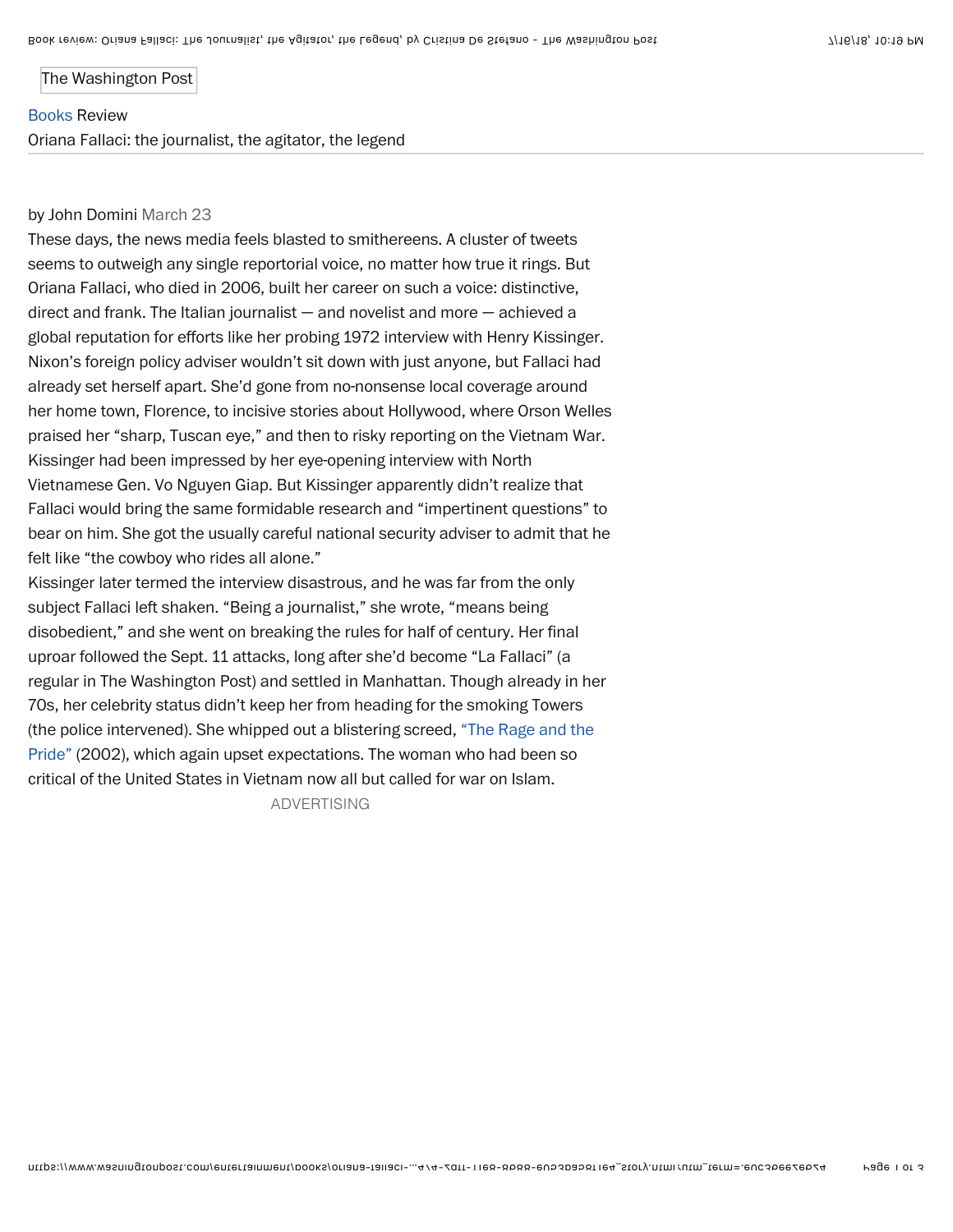#### [\[Washington Post obituary for Oriana Fallaci\]](http://www.washingtonpost.com/wp-dyn/content/article/2006/09/15/AR2006091501145.html)

Fallaci's notoriety was matched by a private life full of broken crockery. Her bestknown novel, ["Letter to a Child Never Born,"](https://www.amazon.com/dp/0671451626/?tag=thewaspos09-20) shared elements of her own turmoil: a child conceived out of wedlock, a mother who couldn't care less who was the father and a bloody spontaneous abortion. At least two such miscarriages scarred Fallaci's attempts at love. In the process, this small, pretty woman often drew blood herself. Her seductions took as many chances as her interviews, and she never crossed a bridge she couldn't burn.

Overall, Cristina De Stefano rises to the challenges of describing such a dramatic life. ["Oriana Fallaci: The Journalist, The Agitator, The Legend"](https://read.amazon.com/kp/embed?asin=B01MSA68E4&tag=thewaspos09-20&linkcode=kpe&preview=newtab) begins by following the chronology, delivering chills early, when the teenage girl was a runner for the Partisans, helping fight the Nazis. But as the biography reaches the 1960s and '70s, when Fallaci was at her most prolific and jet-setting, De Stefano changes the arrangement. She allows extra space for the Vietnam War — and for some remarkable photographs — while alternating between chapters on standout books and notable lovers. One of those men, interviewed decades later, provides delicious material; despite the mean trick Fallaci pulled with his old love letters, the man still carries a torch. Pillow talk like that is put alongside published material throughout, and the counterpoint usually proves effective. Once or twice, a quote floats up out of nowhere, but the more nagging problem for De Stefano is one of tone.

The intensity of Fallaci herself, the way she went to extremes, leaks into her biographer's style. Just as the book's subtitle, with that word "legend," flirts with overstatement, so late passages on combat reporting sometimes throw in generalities: e.g. "She is very superstitious." Really? "Very"? Then why not mention it earlier? The same impulse prompts De Stefano to read minds (unnamed war correspondents are "amused" by Fallaci) and to repeat herself. The translation, by Marina Harss, never lacks for clarity, which leaves the blame for these infelicities on the author. But if "Oriana Fallaci" gets operatic at times, that's not just because it's Italian. There's something personal at stake here. A younger woman writer is honoring her elder. Fallaci may be a pioneer, a kind of prophet, but she's without honor in her own country. The biography's closing pages rail against Italy's pernicious machismo, which reduces this "international star" to a "a madwoman, an eccentric."

If the book has a climax, it's the chapter on ["Interview with History,"](https://www.amazon.com/dp/0871405903/?tag=thewaspos09-20) an examination of Fallaci's methods that gets so close to her special magic that it ought to be required reading for all reporters. Indeed, anyone who takes time for